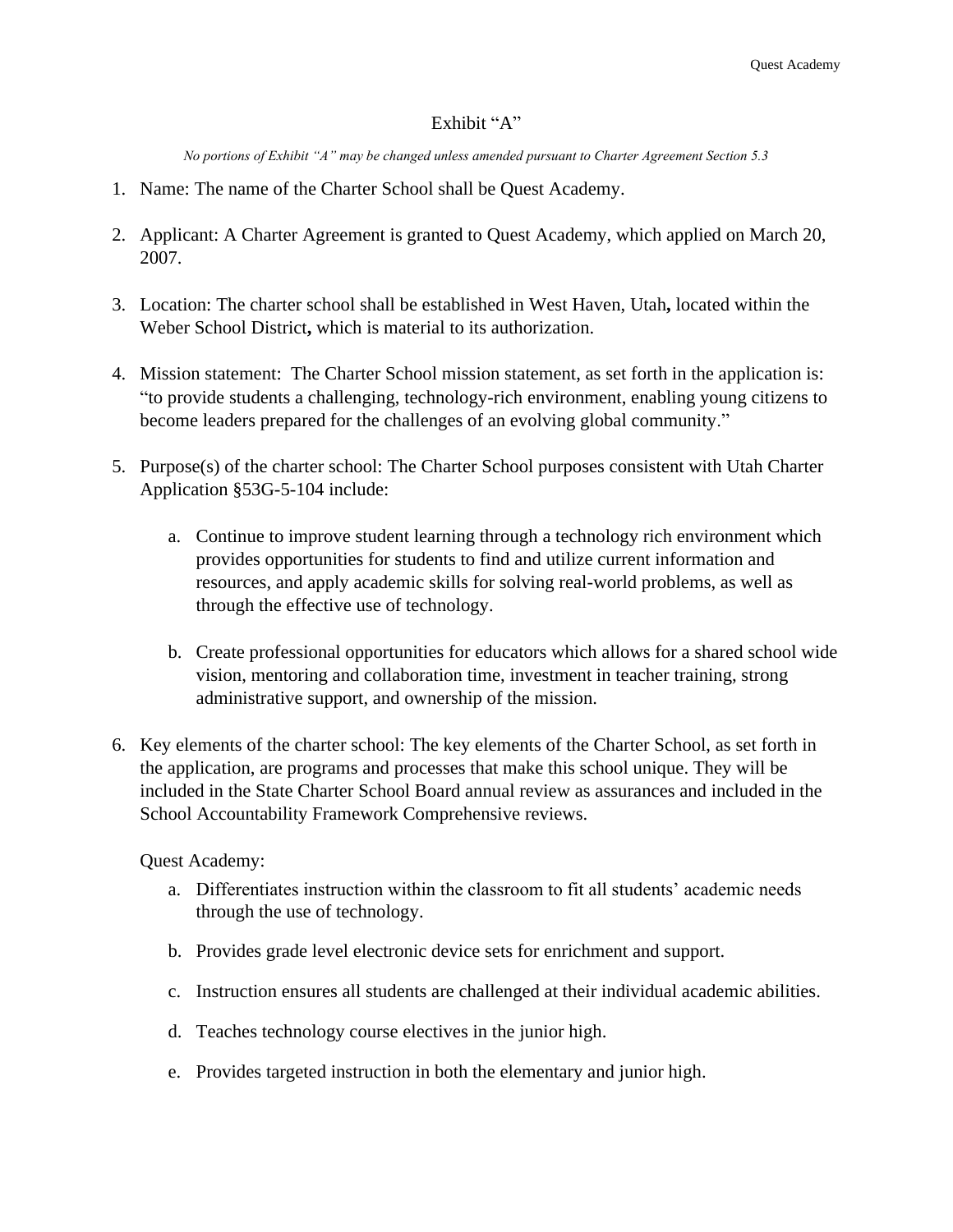- f. Continues to explore new opportunities for student learning such as S.T.E.M., competitive clubs and computer science.
- g. Maintains a large enough student population to offer all programmatic elements listed in the approved charter application.
- h. Does not offer distance or online education, as it is defined by the Utah State Board of Education.
- 7. Opening School Year: 2008-2009
- 8. Student Population: The grade levels served, and the maximum authorized enrollment is:
	- a. Grades Served: Kindergarten up to grade 9.
	- b. Maximum Authorized Enrollment: 1048
- 9. Enrollment preferences permitted by board policy and UCA §53G-6-502:
	- a. a child or grandchild of a school employee.
	- b. a child or grandchild of a current Board Member;
	- c. sibling of an individual who is presently enrolled in the charter school.
- 10. Structure of governing board:
	- a. Number of board members: 5 to 7
	- b. Appointment of board members: Nominated and elected by existing board of directors at the annual meeting of the Board of Directors, or as needed to fill a vacancy.
	- c. Board members' terms of office: Four years
	- d. Meetings: Regularly, not less than six times a year.
- 11. Administrative rules waived: None.
- 12. Additional school specific standards used to assess School Achievement in the Charter School Accountability Framework:

Goal #1 Growth Goal

Using USBE assessments students will be at or above the state average on the percentage of students' growth in Language Arts K-9, Math K-9 and Science 4-9 annually.

Goal #2 Proficiency Goal

Using USBE assessments students will be at or above the state average percentage of students' proficient in Language Arts K-9, Math K-9 and Science 4-9 annually.